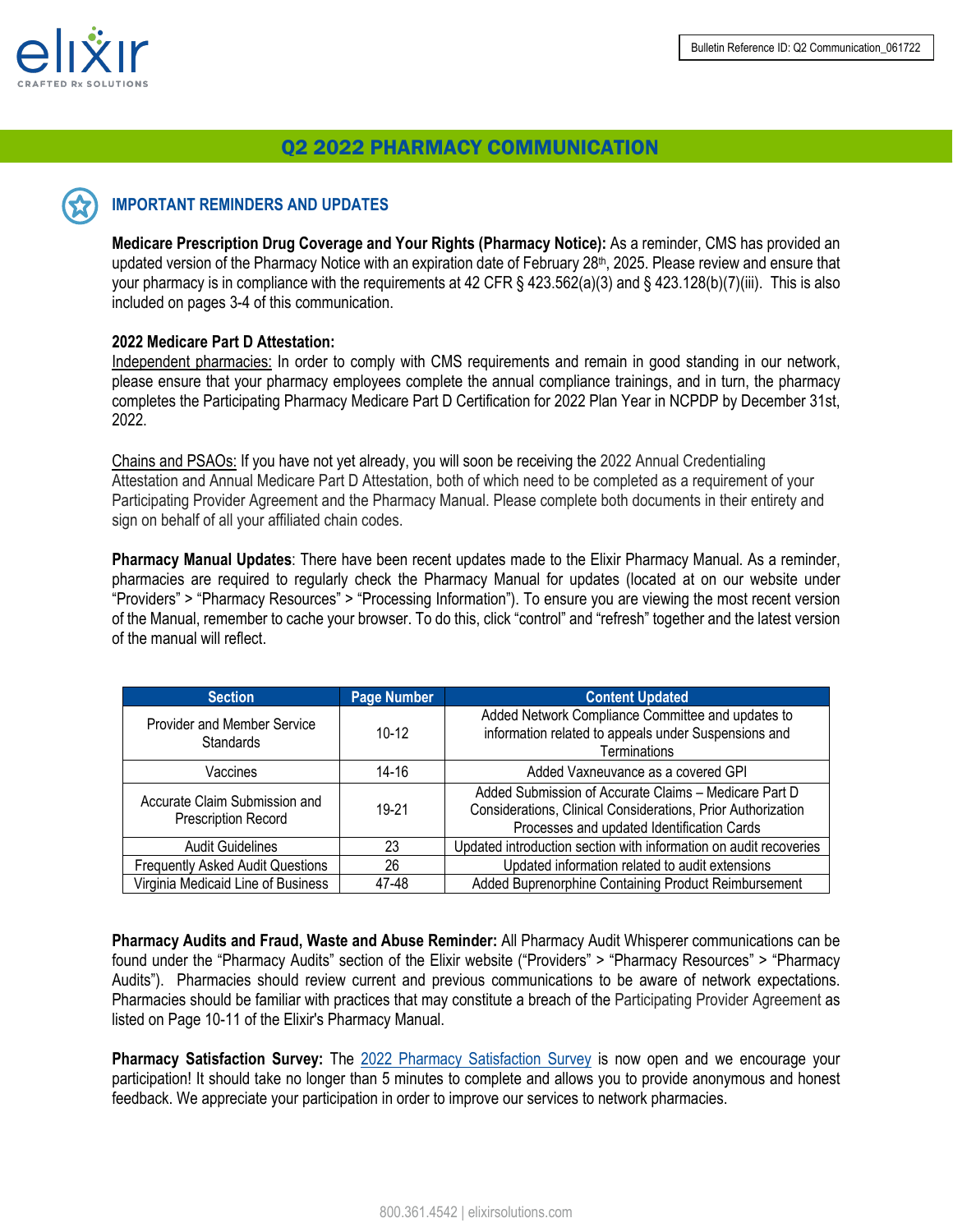

Rx

## **PRESCRIBER RESOURCES**

**Prescriber Portal:** Elixir provides valuable information including direct links to client websites to assist with Prior Authorizations, Coverage Determination Forms, Covered Drug Lists, and Health and Information Resources. These resources are available to pharmacies on our website under "Providers" > "Prescriber Resources". Please utilize this information as a helpful guide in filling prescriptions, assisting members, and referring prescribers.

#### **VISIT [WWW.ELIXIRSOLUTIONS.COM](https://www.envisionrx.com/) TO VIEW ONLINE PROVIDER RESOURCES**

The below resources can be found under the "Providers" tab:

- $\checkmark$  Pharmacy Manual
- $\checkmark$  Electronic Payment and Remittance Forms
- $\checkmark$  Payer Sheets
- $\times$  MAC Inquiries
- $\checkmark$  Pharmacy Bulletins and Communications
- $\checkmark$  Independent Pharmacy Enrollment and Credentialing Information
- $\checkmark$  Instructions for obtaining UM criteria and how to use our pharmaceutical management procedures
- $\checkmark$  Explanations of limits and quotas
- $\checkmark$  Generic substitution, therapeutic interchange, and step-therapy protocols
- $\checkmark$  How prescribers can provide information to support an exception request

#### **HELPFUL CONTACTS**

- **Elixir Pharmacy Help Desk:** 1.800.361.4542 [care@elixirsolutions.com](mailto:care@elixirsolutions.com)
- **MAC:** [MAC@elixirsolutions.com](mailto:MAC@envisionrx.com)
- **Pharmacy Accounting/Payment Issues:** [pharmacyaccountingissues@elixirsolutions.com](mailto:pharmacyaccountingissues@envisonrx.com)
- **Pharmacy Audit Inquiries:** pharmacyaudits@elixirsolutions.com
- **Pharmacy Contract Inquiries:** [pharmacycontracting@elixirsolutions.com](mailto:pharmacycontracting@envisionrx.com)
- **Provider Enrollment Application Submission/Questions:** providerenrollment@elixirsolutions.com
- **NCPDP Main Office:** 480.734.2870 accessonline.ncpdp.org

*Privacy & Confidentiality of Information Notice: This communication may contain non-public, confidential, or legally privileged information intended for the sole use of the designated recipients. If you are not the intended recipient, or have received this communication in error, please notify the sender immediately by reply email or by telephone at 800.361.4542, and*  delete all copies of this communication, including attachments, without reading them or saving them to disk. If you are the intended recipient, you must secure the contents in *accordance with all applicable state or federal requirements related to the privacy and confidentiality of information, including the HIPAA Privacy guidelines.*

**IF YOU DO NOT WISH TO RECEIVE EMAILS from an Elixir company you may send a request to us via fax to 866.250.5178 (toll free) or via email to care@elixirsolutions.com (must state "Email Opt Out" in the subject line) or call 800.361.4542 (toll free) instructing us not to send you further emails. Your request will be deemed valid only if: (1) it contains the address(es) of the email(s) that should not receive an email from us; and (2) you do not subsequently give us permission to send emails to the previously provided email address. You must request that we resume emails to you by contacting us at the telephone number, fax number, or email address listed above. Federal law requires us to comply with your request within 30 days.**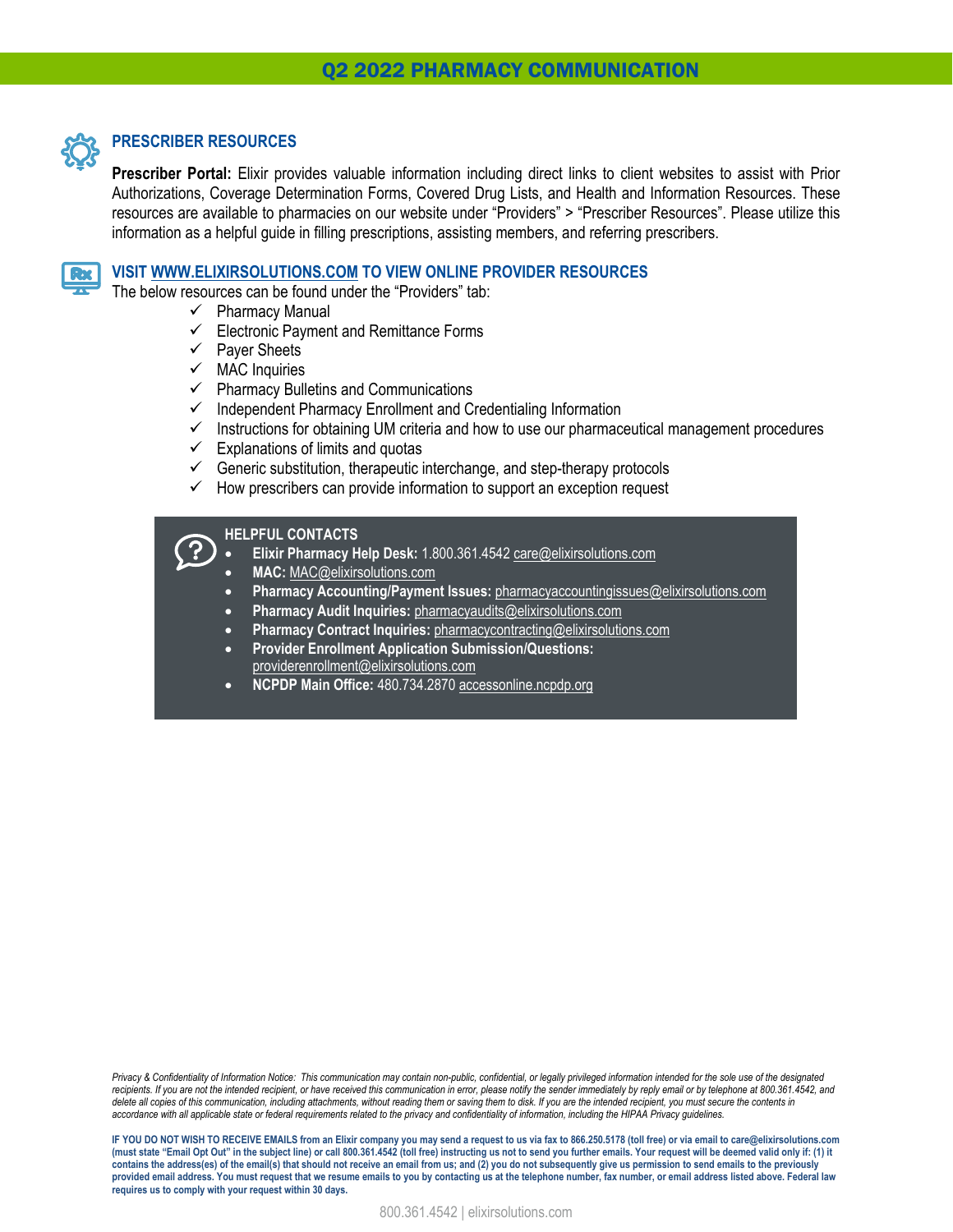#### **Form Instructions**

### **Medicare Prescription Drug Coverage and Your Rights Standardized Pharmacy Notice (CMS-10147)**

Each Medicare Part D plan sponsor must arrange with its network pharmacies, including mail order and specialty pharmacies, for the distribution of this notice to Part D enrollees when a prescription cannot be covered ("filled") under the Medicare Part D benefit at the point of sale (POS). The notice must be provided to the enrollee if the pharmacy receives a transaction response (rejected or paid) indicating the claim is not covered by Part D. See Chapter 18, *Notification by Network Pharmacists*, of the Prescription Drug Benefit Manual for the complete list of rejected claim scenarios where delivery of this notice is not required. The notice instructs enrollees about their right to contact their Part D plan to request a coverage determination, including an exception. This notice fulfills the requirements at 42 CFR  $\S$  423.562(a)(3) and  $\S$ 423.128(b)(7)(iii).

This is a standardized notice, the content of which may not be altered. The notice must be provided in 12 point font. The OMB control number must be displayed in the lower right corner of the notice. The fields for the enrollee's name and the drug and prescription number are optional and may be populated by the pharmacy.

#### **Heading**

Logo not required. Pharmacies may place their logo in the space above the optional fields for the enrollee's name and the drug and prescription number.

**PRA Disclosure Statement** According to the Paperwork Reduction Act of 1995, no persons are required to respond to a collection of information unless it displays a valid OMB control number. The valid OMB control number for this information collection is 0938-0975. The time required to complete this information collection is estimated to average one (1) minute per response, including the time to review instructions, search existing data resources, gather the data needed, and complete and review the information collection. If you have comments concerning the accuracy of the time estimate(s) or suggestions for improving this form, please write to: CMS, 7500 Security Boulevard, Attn: PRA Reports Clearance Officer, Mail Stop C4-26-05, Baltimore, Maryland 21244-1850.

Form CMS -10147 OMB Approval No. 0938-0975 (Expires: 02/28/2025)